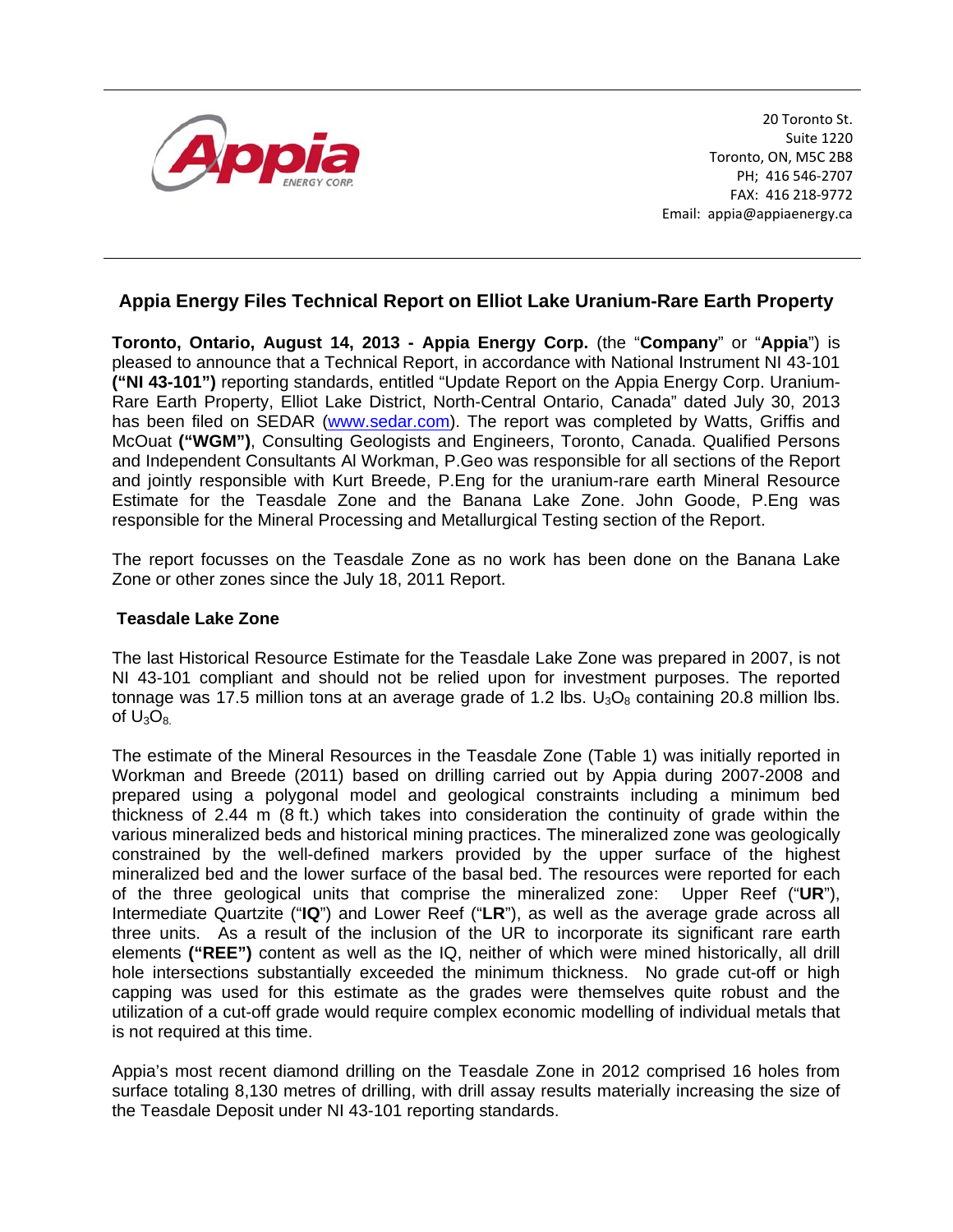The current Mineral Resource estimate for the Teasdale Zone encompasses the most recent drilling which was carried out under the close scrutiny of WGM and under the supervision of QP Alan MacEachern. WGM revisited the project site in July, 2013 for discussions with Mr. MacEachern and visited a selection of drill sites for confirmation purposes. All work was found to have been completed in accordance with WGM's instructions and in accordance with industry best practices standards.

The sampling procedure utilized by Appia's personnel during the drill program is summarized as follows:

- 1) the core was geologically logged and sections were selected for analysis based on geology and radiometric activity using a hand-held RS-125 Super-SPEC portable gamma ray spectrometer manufactured by Radiation Solutions of Mississauga, Ontario, Canada
- 2) the mineralized core intervals were split in the core shack in Elliot Lake using a diamond core saw - one half of the drill core was bagged, a pre-numbered sample tag was placed in the bag and the samples was sealed before being sent to Activation Laboratories (ActLabs) in Ancaster, Ontario for analysis;
- 3) the remaining half of the core was retained in the core tray as a permanent record;
- 4) at the lab, the samples were dried, crushed and pulverized in preparation for the analysis for uranium, thorium, REEs, silver and 28 trace elements as well as the major oxides; and,
- 5) the trays of split drill core are stored in core racks that are inside a locked building in Elliott Lake.

Appia analysed a total of 1,213 samples from the 16 diamond drill holes during the course of the 2012 drilling program. In addition, Appia included quality assurance/quality control samples made up of 27 duplicate samples, 13 blanks and 22 certified standards. Appia's control samples comprised approximately 1 sample in every 20. The samples were analysed at the Actlabs accredited geochemical laboratory located in Ancaster, Ontario. All samples were digested using a fusion technique. Trace elements, REEs, uranium and thorium contents were instrumentally measured using a mass spectrometer whereas major oxide contents were instrumentally determined by Induced Coupled Plasma. These procedures assure highprecision assays with an excellent range of effectiveness between the upper and lower detection limits.

Collectively only 24 drill holes have been assayed for rare earths, so the current Mineral Resource estimate has been restricted to the area of influence from these intersections, and the historical drill holes completed by others have been necessarily excluded. A cut-off value of \$100 per tonne was used, based on a projected uranium price of US\$70 per lb.  $U_3O_8$  and a combined total REE **("TREE")** price of US\$78 per kg.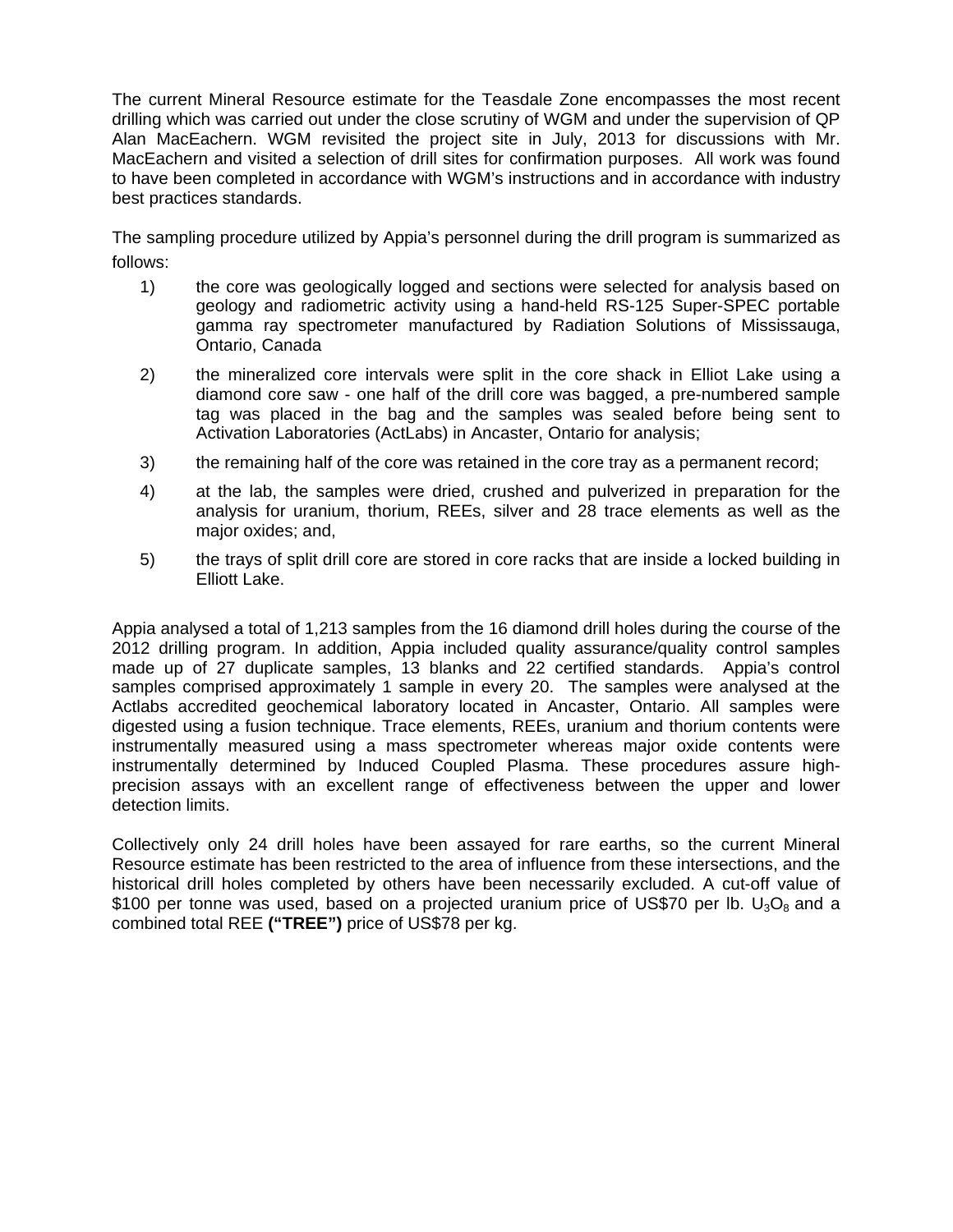| Zone                       | <b>Tonnes</b><br>(1000) | Tons<br>('000) | <b>TREE</b><br>(lbs/ton) | $U_3O_8$<br>(Ibs/ton) | Average<br><b>Thickness</b><br>(m) | Contained<br><b>TREE</b><br>('000 lbs) | Contained<br>$U_3O_8$<br>('000 lbs) |
|----------------------------|-------------------------|----------------|--------------------------|-----------------------|------------------------------------|----------------------------------------|-------------------------------------|
| <b>INDICATED RESOURCES</b> |                         |                |                          |                       |                                    |                                        |                                     |
| <b>UR</b>                  | 6,733                   | 7,422          | 4.20                     | 0.484                 | 4.61                               | 31,199                                 | 3,593                               |
| IQ                         | 3,006                   | 3,314          | 1.98                     | 0.259                 | 2.27                               | 6,578                                  | 0.857                               |
| LR                         | 3,355                   | 3,699          | 2.68                     | 0.958                 | 2.60                               | 9,912                                  | 3,544                               |
| <b>Total</b>               | 13,095                  | 14,435         | 3.30                     | 0.554                 | 9.48                               | 47,689                                 | 7,995                               |
| <b>INFERRED RESOURCES</b>  |                         |                |                          |                       |                                    |                                        |                                     |
| <b>UR</b>                  | 18,326                  | 20,201         | 3.87                     | 0.421                 | 4.33                               | 78,080                                 | 8,498                               |
| IQ                         | 10,209                  | 11,254         | 1.64                     | 0.184                 | 2.78                               | 18,464                                 | 2,070                               |
| LR                         | 9,972                   | 10,992         | 3.33                     | 0.869                 | 2.71                               | 36,631                                 | 9,564                               |
| <b>Total</b>               | 38,507                  | 42,447         | 3.14                     | 0.474                 | 9.82                               | 133,175                                | 20,115                              |

Table 1 Summary of Teasdale Zone Uranium and Rare Earth Mineral Resource Estimate

Notes: 1. Mineral Resources effective 30 July, 2013

 *.*

2. Mineral Resources are estimated at a cut-off value of \$100 per tonne, using a uranium price of US\$70/lb  $U_3O_8$ , a TREE price of \$78/kg, and a C\$:US\$ exchange rate of 1:0.9. TREE includes all the REE elements from lanthanum to lutetium plus yttrium.

3. Mineral Resources which are not Mineral Reserves do not have demonstrated economic viability. The estimate of Mineral Resources may be materially affected by environmental, permitting, legal, title, taxation, socio-political, marketing, or other relevant issues. There are no known specific problems at this date.

4. The quantity and grade of reported Inferred Resources in this estimation are uncertain in nature and there has been insufficient exploration to define these Inferred Resources as an Indicated or Measured Mineral Resource and it is uncertain if further exploration will result in upgrading them to an Indicated or Measured Mineral Resource category.

5. The Mineral Resources were estimated using the Canadian Institute of Mining, Metallurgy and Petroleum standards on Mineral Resources and Reserves, Definitions and Guidelines prepared by the CIM Standing Committee on Reserve Definitions and adopted by CIM Council December 11, 2005.

6. Specific Gravity of 2.85 tonnes/ $m^3$  (or 3.14 tons/ $m^3$ ) was used.

7. Indicated amounts may not precisely sum due to rounding.

|                            | Light REE (grams/tonne) |     |      |     | Heavy REE (grams/tonne) |     |      |     |      |     |     |     |     |     |     |      |
|----------------------------|-------------------------|-----|------|-----|-------------------------|-----|------|-----|------|-----|-----|-----|-----|-----|-----|------|
| Zone                       | La                      | Сe  | Pr   | Νd  | Sm                      | Eu  | Gd   | Tb  | Dv   | Ho  | Er  | Тm  | Yb  | Lu  | Hf  | Y    |
| <b>INDICATED RESOURCES</b> |                         |     |      |     |                         |     |      |     |      |     |     |     |     |     |     |      |
| <b>UR</b>                  | 540                     | 951 | 93.9 | 313 | 51.7                    | 1.9 | 32.8 | 3.9 | 17.2 | 2.7 | 7.0 | 0.9 | 5.5 | 0.8 | 6.8 | 72.9 |
| IQ                         | 256                     | 452 | 44.9 | 148 | 24.4                    | 1.0 | 14.7 | 1.8 | 7.7  | 1.2 | 3.1 | 0.4 | 2.5 | 0.4 | 3.6 | 30.6 |
| LR                         | 332                     | 596 | 59.4 | 201 | 35.1                    | 1.7 | 23.2 | 3.0 | 14.2 | 2.3 | 5.9 | 0.8 | 4.5 | 0.6 | 3.3 | 58.1 |
| <b>Total</b>               | 422                     | 745 | 73.8 | 247 | 41.1                    | 1.7 | 26.2 | 3.2 | 14.3 | 2.3 | 5.8 | 0.8 | 4.6 | 0.7 | 5.2 | 59.4 |
| <b>INFERRED RESOURCES</b>  |                         |     |      |     |                         |     |      |     |      |     |     |     |     |     |     |      |
| <b>UR</b>                  | 498                     | 876 | 85.9 | 285 | 47.2                    | 1.8 | 29.3 | 3.5 | 15.9 | 2.5 | 6.5 | 0.9 | 5.3 | 0.8 | 6.8 | 67.9 |
| IQ                         | 213                     | 374 | 37.0 | 122 | 20.0                    | 0.8 | 12.3 | 1.4 | 6.4  | 1.0 | 2.6 | 0.4 | 2.2 | 0.3 | 3.3 | 26.5 |
| LR                         | 417                     | 747 | 73.9 | 249 | 43.4                    | 1.9 | 28.5 | 3.6 | 16.4 | 2.6 | 6.6 | 0.9 | 5.2 | 0.7 | 4.5 | 66.4 |
| <b>Total</b>               | 401                     | 709 | 69.9 | 232 | 39.0                    | 1.6 | 24.6 | 3.0 | 13.5 | 2.1 | 5.5 | 0.7 | 4.4 | 0.6 | 5.3 | 56.5 |

Table 2 Individual REE Resource Grade Composition Summary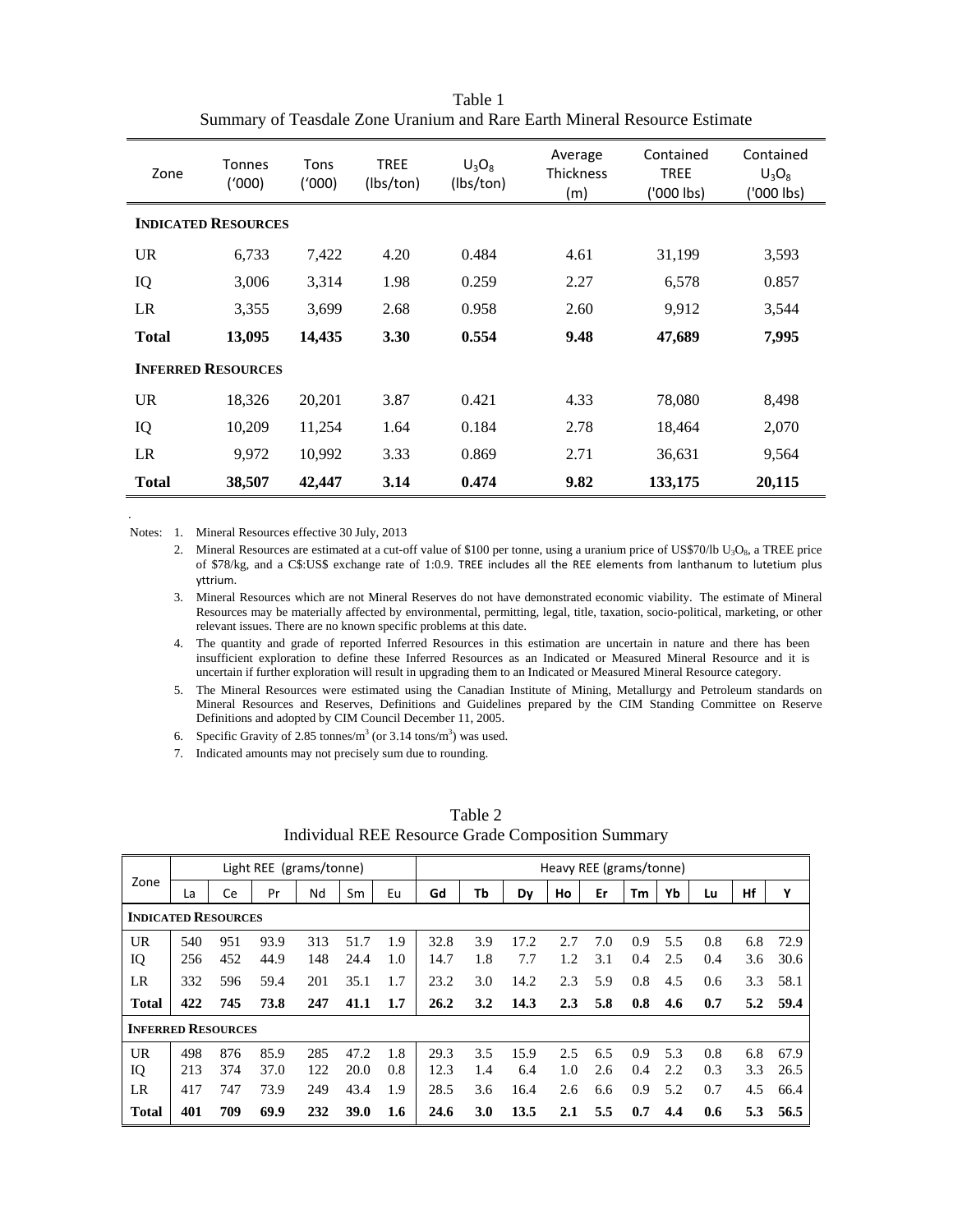Based on preliminary metallurgical testing, the favoured flowsheet option includes a simple grind, a flotation process to recover a high grade concentrate, pre-leach and acid baking of the flotation concentrate and acid leaching of the flotation tailings. With the REE total content being six times the uranium content of the Indicated Resources, the recovery of the REEs is a very significant factor in determining the economic value of the resources. Testwork carried out at SGS Canada facilities indicated a recovery rate of approximately 90% for uranium and most REEs in the 80% to 90% range. It is believed that planned additional testwork and data analysis will substantiate these data and probably lead to improved recovery.



Figure 1 U and REE extraction using different process methods

Note: The uppermost line with triangle markers illustrates recoveries from the favoured floatbake process option compared to other leaching options.

The 2012 drill program of in-fill and step-out drilling met with a high degree of success in confirming the resources where they were predicted by the geological model. A significant portion of the Inferred Resource was upgraded to Indicated Resources, and additional resources were defined. WGM has recommended a continuation of the exploration drilling and proposed a 14 diamond drill-hole program to increase the size of the area tested. Based on the geological model, WGM believes that a large percentage of the holes will intersect economically interesting mineralization. In light of the encouraging results of the metallurgical testing program carried out by SGS Lakefield, additional testing is recommended to focus on the beneficiation, pre-leach and acid bake and tailings leach route.

The Company is reviewing the Technical Report and is considering the next stage of the Teasdale Zone exploration and evaluation. The outlook for uranium prices is positive and the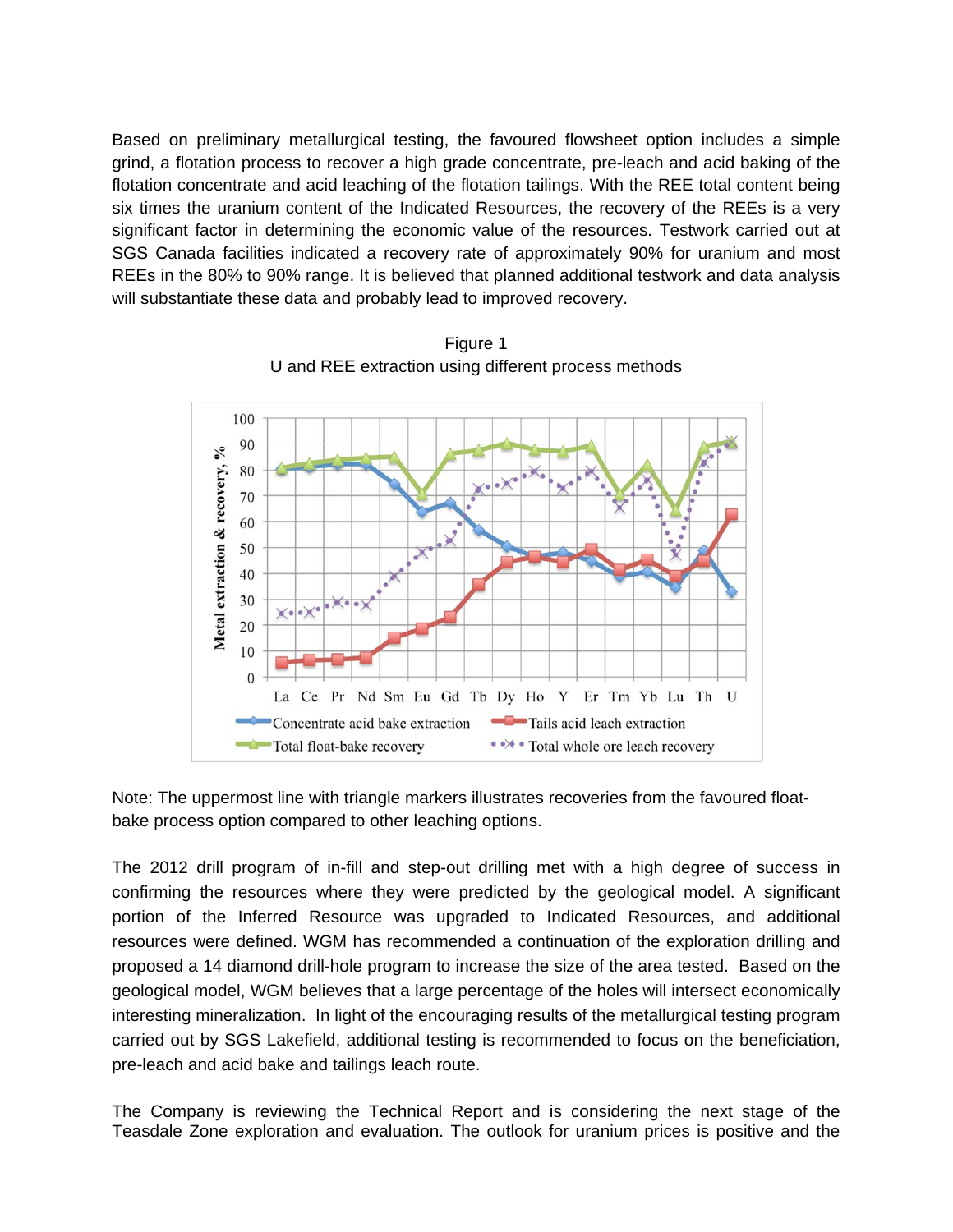successful recovery of the REEs, particularly the heavy elements of the total rare earths encountered is very encouraging. Factors favourable for the project include the following:

- new mine infrastructure development would be in brownfields areas already disturbed by industrial and mining activity;
- water, electrical, transportation and communications infrastructure is in place or close at hand;
- the processing of Elliot Lake ore for uranium recovery is well known. Based on test results, the recovery of TREE appears to face no significant technical uncertainties;
- no First Nations land claims are in the immediate area of the project;
- Appia bears no responsibility (liability) in any manner for potential future impacts arising out of historical mining operations and waste disposal; and,
- the Cameco uranium refinery is located approximately 50 km away, near Blind River.

## **Historical Estimates**

Historical estimates thought to be authored by Doug Sprague, P.Eng., Chief Geologist for Rio Algom Ltd. **("RIO")** and shown on a RIO map (Rio Algom, 1979), were based on mine data as well as a series of deep drill holes completed by Kerr McGee and other exploration companies in widely separated areas of the Property. RIO's estimates increased the total remaining uranium resource to approximately 200 million pounds of  $U_3O_8$ . These historical resources, located in five separate zones down-dip from past-producing mines, are summarized as:

## Table 3

1979 historical  $U_3O_8$  estimates on Appia's Elliot Lake Properties

| Zone             | Quantity    | Grade               | Contained $U_3O_8$ |
|------------------|-------------|---------------------|--------------------|
|                  | (tons)      | (lbs $U_3O_8$ /ton) | (lbs)              |
| Teasdale Lake    | 17,458,200  | 1.206               | 20,787,200         |
| Gemico Block #3  | 42,800,000  | 0.38                | 16,264,000         |
| Gemico Block #10 | 20,700,000  | 0.75                | 15,525,000         |
| Banana Lake Zone | 175,800,000 | 0.76                | 133,608,000        |
| Canuc Zone       | 7,000,000   | 1.86                | 13,020,000         |
| Total            | 263,758,200 | 0.76                | 199,204,200        |

The foregoing historical resources were not estimated in accordance with definitions and practices established for the estimation of Mineral Resources and Mineral Reserves by the Canadian Institute of Mining and Metallurgy ("**CIM**"). As such, the historical resources are not compliant with Canada's security rule, NI 43-101, and are unreliable for investment decisions. Neither Appia nor its Qualified Persons have done sufficient work to classify the historical resources as mineral resources under current mineral resource terminology and are not treating the historical resources as current mineral resources. Nevertheless, most of the historical resources were estimated by mining companies active in the Elliot Lake camp using assumptions, methods and practices that were accepted at the time, and based on corroborative mining experience.

Based on more recent drilling by Appia during 2007, a subsequent Mineral Resource estimate for the Banana Lake Zone was prepared in 2011 by WGM in accordance with the provisions of